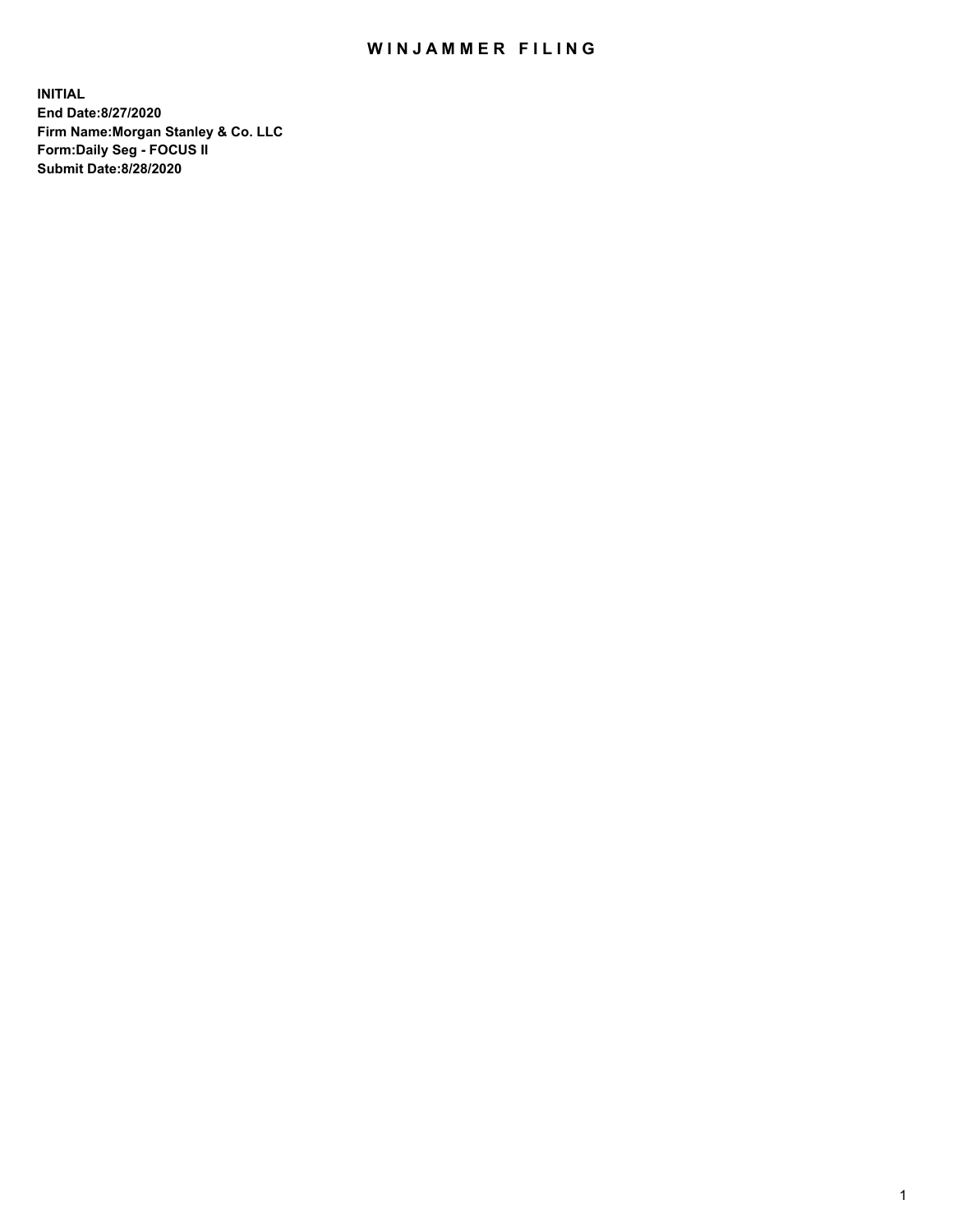**INITIAL End Date:8/27/2020 Firm Name:Morgan Stanley & Co. LLC Form:Daily Seg - FOCUS II Submit Date:8/28/2020 Daily Segregation - Cover Page**

| Name of Company                                                                                                                                                                                                                                                                                                                | Morgan Stanley & Co. LLC                                |
|--------------------------------------------------------------------------------------------------------------------------------------------------------------------------------------------------------------------------------------------------------------------------------------------------------------------------------|---------------------------------------------------------|
| <b>Contact Name</b>                                                                                                                                                                                                                                                                                                            | <b>Ikram Shah</b>                                       |
| <b>Contact Phone Number</b>                                                                                                                                                                                                                                                                                                    | 212-276-0963                                            |
| <b>Contact Email Address</b>                                                                                                                                                                                                                                                                                                   | Ikram.shah@morganstanley.com                            |
| FCM's Customer Segregated Funds Residual Interest Target (choose one):<br>a. Minimum dollar amount: ; or<br>b. Minimum percentage of customer segregated funds required:% ; or<br>c. Dollar amount range between: and; or<br>d. Percentage range of customer segregated funds required between:% and%.                         | 235,000,000<br><u>0</u><br><u>00</u><br><u>00</u>       |
| FCM's Customer Secured Amount Funds Residual Interest Target (choose one):<br>a. Minimum dollar amount: ; or<br>b. Minimum percentage of customer secured funds required:%; or<br>c. Dollar amount range between: and; or<br>d. Percentage range of customer secured funds required between:% and%.                            | 140,000,000<br><u>0</u><br><u>0 0</u><br>0 <sub>0</sub> |
| FCM's Cleared Swaps Customer Collateral Residual Interest Target (choose one):<br>a. Minimum dollar amount: ; or<br>b. Minimum percentage of cleared swaps customer collateral required:% ; or<br>c. Dollar amount range between: and; or<br>d. Percentage range of cleared swaps customer collateral required between:% and%. | 92,000,000<br><u>0</u><br><u>00</u><br>00               |

Attach supporting documents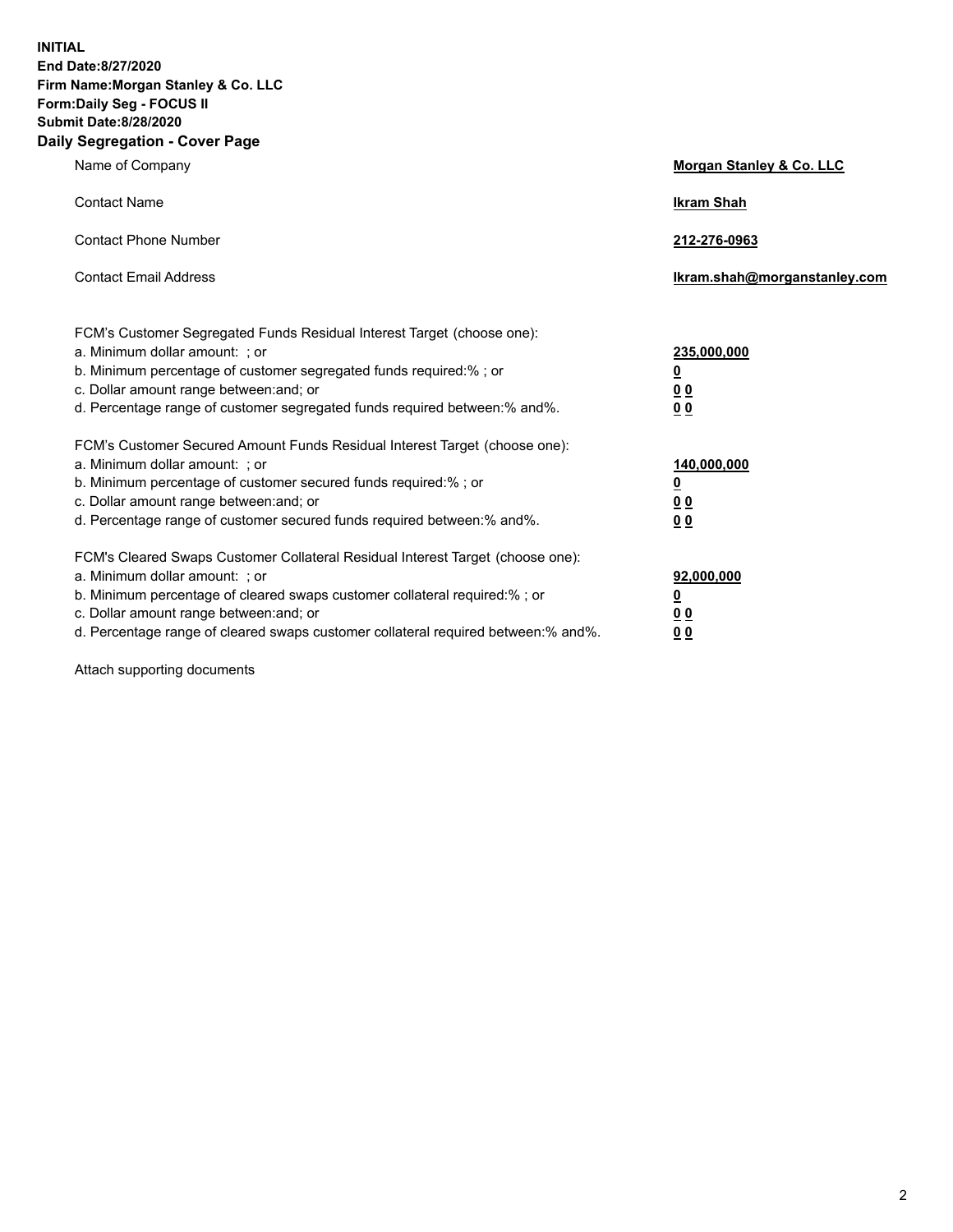## **INITIAL End Date:8/27/2020 Firm Name:Morgan Stanley & Co. LLC Form:Daily Seg - FOCUS II Submit Date:8/28/2020**

## **Daily Segregation - Secured Amounts**

|     | Foreign Futures and Foreign Options Secured Amounts                                               |                                            |
|-----|---------------------------------------------------------------------------------------------------|--------------------------------------------|
|     | Amount required to be set aside pursuant to law, rule or regulation of a foreign                  | $0$ [7305]                                 |
|     | government or a rule of a self-regulatory organization authorized thereunder                      |                                            |
| 1.  | Net ledger balance - Foreign Futures and Foreign Option Trading - All Customers                   |                                            |
|     | A. Cash                                                                                           | 3,779,543,706 [7315]                       |
|     | B. Securities (at market)                                                                         | 2,961,111,930 [7317]                       |
| 2.  | Net unrealized profit (loss) in open futures contracts traded on a foreign board of trade         | 885,243,512 [7325]                         |
| 3.  | Exchange traded options                                                                           |                                            |
|     | a. Market value of open option contracts purchased on a foreign board of trade                    | 13,623,198 [7335]                          |
|     | b. Market value of open contracts granted (sold) on a foreign board of trade                      | -18,626,703 [7337]                         |
| 4.  | Net equity (deficit) (add lines 1. 2. and 3.)                                                     | 7,620,895,643 [7345]                       |
| 5.  | Account liquidating to a deficit and account with a debit balances - gross amount                 | 65,907,494 [7351]                          |
|     | Less: amount offset by customer owned securities                                                  | -65,646,716 [7352] 260,778 [7354]          |
| 6.  | Amount required to be set aside as the secured amount - Net Liquidating Equity                    | 7,621,156,421 [7355]                       |
|     | Method (add lines 4 and 5)                                                                        |                                            |
| 7.  | Greater of amount required to be set aside pursuant to foreign jurisdiction (above) or line<br>6. | 7,621,156,421 [7360]                       |
|     | FUNDS DEPOSITED IN SEPARATE REGULATION 30.7 ACCOUNTS                                              |                                            |
| 1.  | Cash in banks                                                                                     |                                            |
|     | A. Banks located in the United States                                                             | 159,318,258 [7500]                         |
|     | B. Other banks qualified under Regulation 30.7                                                    | 874,769,945 [7520] 1,034,088,203           |
|     |                                                                                                   | [7530]                                     |
| 2.  | <b>Securities</b>                                                                                 |                                            |
|     | A. In safekeeping with banks located in the United States                                         | 550,007,296 [7540]                         |
|     | B. In safekeeping with other banks qualified under Regulation 30.7                                | 0 [7560] 550,007,296 [7570]                |
| 3.  | Equities with registered futures commission merchants                                             |                                            |
|     | A. Cash                                                                                           | 24,226,326 [7580]                          |
|     | <b>B.</b> Securities                                                                              | $0$ [7590]                                 |
|     | C. Unrealized gain (loss) on open futures contracts                                               | 3,005,974 [7600]                           |
|     | D. Value of long option contracts                                                                 | $0$ [7610]                                 |
|     | E. Value of short option contracts                                                                | 0 [7615] 27,232,300 [7620]                 |
| 4.  | Amounts held by clearing organizations of foreign boards of trade                                 |                                            |
|     | A. Cash                                                                                           | $0$ [7640]                                 |
|     | <b>B.</b> Securities                                                                              | $0$ [7650]                                 |
|     | C. Amount due to (from) clearing organization - daily variation                                   | $0$ [7660]                                 |
|     | D. Value of long option contracts                                                                 | $0$ [7670]                                 |
|     | E. Value of short option contracts                                                                | 0 [7675] 0 [7680]                          |
| 5.  | Amounts held by members of foreign boards of trade                                                |                                            |
|     | A. Cash                                                                                           | 2,937,232,309 [7700]                       |
|     | <b>B.</b> Securities                                                                              | 2,411,104,635 [7710]                       |
|     | C. Unrealized gain (loss) on open futures contracts                                               | 882,237,538 [7720]                         |
|     | D. Value of long option contracts<br>E. Value of short option contracts                           | 13,623,198 [7730]                          |
|     |                                                                                                   | -18,626,703 [7735] 6,225,570,977<br>[7740] |
| 6.  | Amounts with other depositories designated by a foreign board of trade                            | $0$ [7760]                                 |
| 7.  | Segregated funds on hand                                                                          | $0$ [7765]                                 |
| 8.  | Total funds in separate section 30.7 accounts                                                     | 7,836,898,776 [7770]                       |
| 9.  | Excess (deficiency) Set Aside for Secured Amount (subtract line 7 Secured Statement               | 215,742,355 [7380]                         |
|     | Page 1 from Line 8)                                                                               |                                            |
| 10. | Management Target Amount for Excess funds in separate section 30.7 accounts                       | 140,000,000 [7780]                         |

11. Excess (deficiency) funds in separate 30.7 accounts over (under) Management Target **75,742,355** [7785]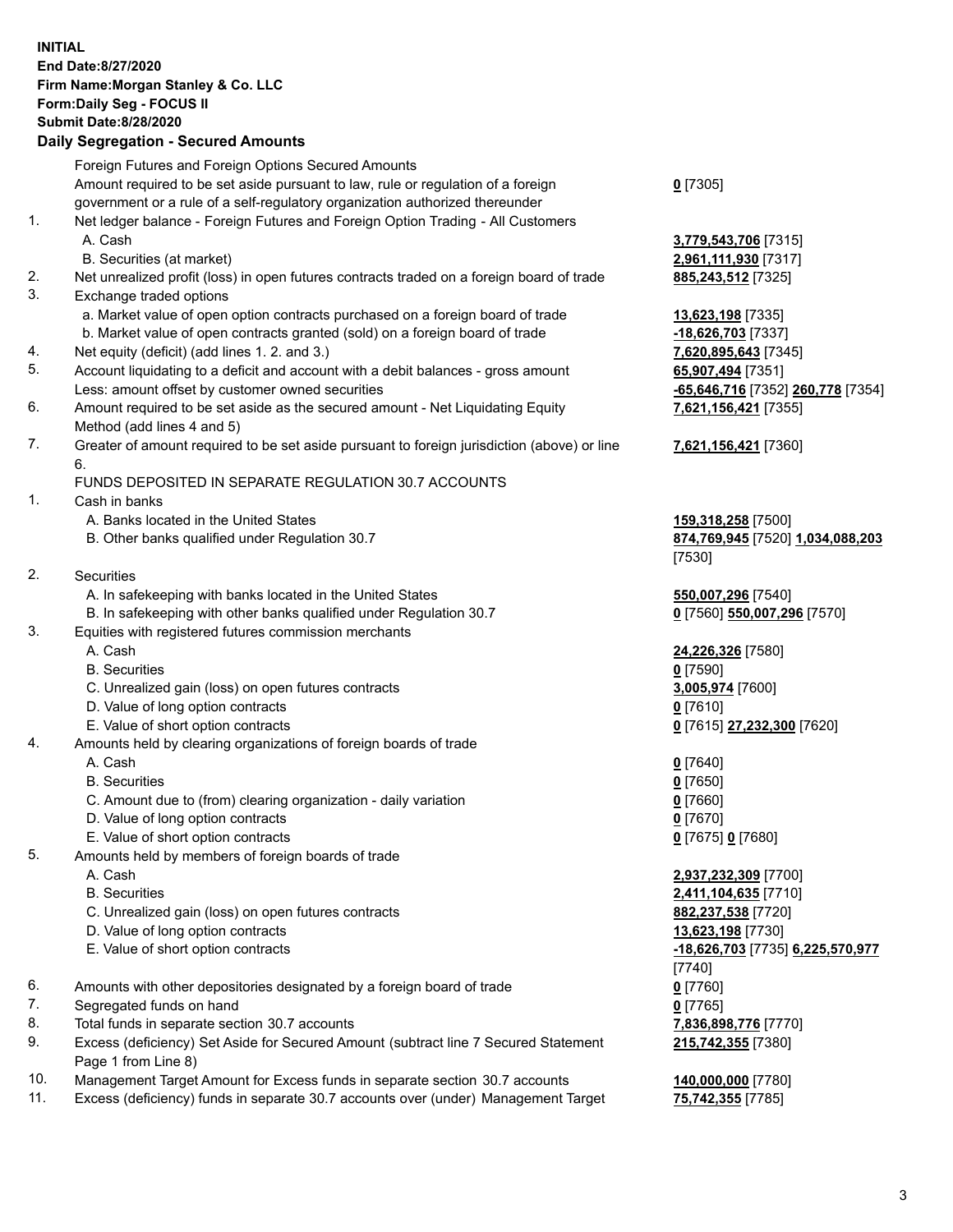**INITIAL End Date:8/27/2020 Firm Name:Morgan Stanley & Co. LLC Form:Daily Seg - FOCUS II Submit Date:8/28/2020 Daily Segregation - Segregation Statement** SEGREGATION REQUIREMENTS(Section 4d(2) of the CEAct) 1. Net ledger balance A. Cash **14,416,226,971** [7010] B. Securities (at market) **8,797,837,115** [7020] 2. Net unrealized profit (loss) in open futures contracts traded on a contract market **2,503,705,215** [7030] 3. Exchange traded options A. Add market value of open option contracts purchased on a contract market **573,232,184** [7032] B. Deduct market value of open option contracts granted (sold) on a contract market **-435,492,412** [7033] 4. Net equity (deficit) (add lines 1, 2 and 3) **25,855,509,073** [7040] 5. Accounts liquidating to a deficit and accounts with debit balances - gross amount **661,533,464** [7045] Less: amount offset by customer securities **-660,165,992** [7047] **1,367,472** [7050] 6. Amount required to be segregated (add lines 4 and 5) **25,856,876,545** [7060] FUNDS IN SEGREGATED ACCOUNTS 7. Deposited in segregated funds bank accounts A. Cash **3,507,166,872** [7070] B. Securities representing investments of customers' funds (at market) **0** [7080] C. Securities held for particular customers or option customers in lieu of cash (at market) **987,553,530** [7090] 8. Margins on deposit with derivatives clearing organizations of contract markets A. Cash **13,920,684,611** [7100] B. Securities representing investments of customers' funds (at market) **0** [7110] C. Securities held for particular customers or option customers in lieu of cash (at market) **7,810,283,585** [7120] 9. Net settlement from (to) derivatives clearing organizations of contract markets **-133,054,268** [7130] 10. Exchange traded options A. Value of open long option contracts **573,232,184** [7132] B. Value of open short option contracts **and the set of our of the set of our of the set of the set of the set of the set of the set of the set of the set of the set of the set of the set of the set of the set of the set o** 11. Net equities with other FCMs A. Net liquidating equity **13,711,233** [7140] B. Securities representing investments of customers' funds (at market) **0** [7160] C. Securities held for particular customers or option customers in lieu of cash (at market) **0** [7170] 12. Segregated funds on hand **0** [7150] 13. Total amount in segregation (add lines 7 through 12) **26,244,085,335** [7180] 14. Excess (deficiency) funds in segregation (subtract line 6 from line 13) **387,208,790** [7190] 15. Management Target Amount for Excess funds in segregation **235,000,000** [7194]

16. Excess (deficiency) funds in segregation over (under) Management Target Amount Excess

**152,208,790** [7198]